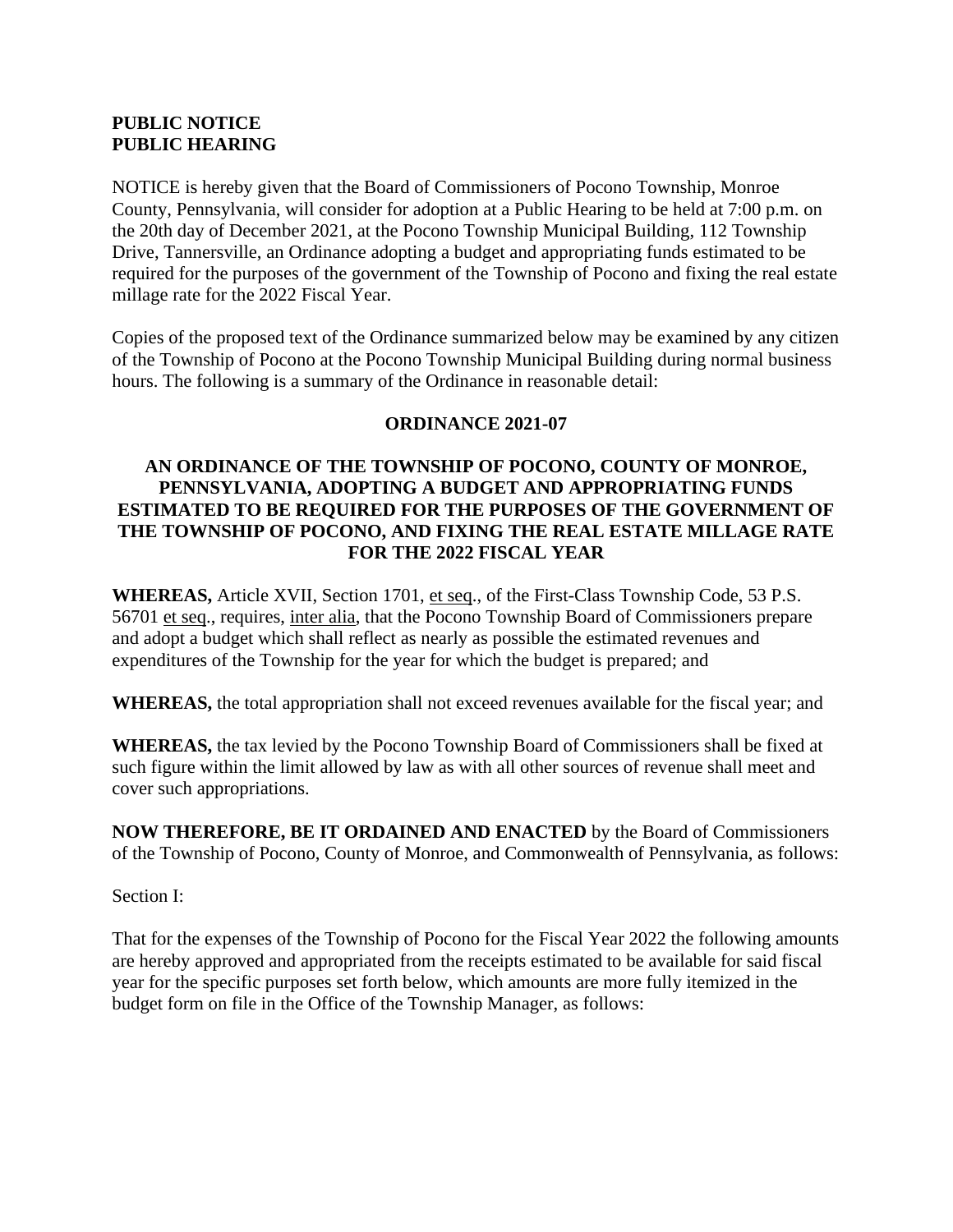# **GENERAL FUND**

# ESTIMATED RECEIPTS

| Taxes                              | \$6,782,819                 |                        |
|------------------------------------|-----------------------------|------------------------|
| <b>Licenses and Permits</b>        | 200,100                     |                        |
| Fines & Forfeits                   | 65,000                      |                        |
| Interest, Rentals and Royalties    | 15,000                      |                        |
| <b>Intergovernmental Revenues</b>  | 366,560                     |                        |
| <b>Charges for Services</b>        | 373,950                     |                        |
| <b>Special Assessments</b>         | 0                           |                        |
| <b>Other Financing Sources</b>     | 179,000                     |                        |
| <b>Opening Balance</b>             | \$3,652,952                 |                        |
| TOTAL FUNDS AVAILABLE              |                             | \$11,635,381           |
| <b>ESTIMATED EXPENDITURES</b>      |                             |                        |
| <b>General Government</b>          | \$1,033,861                 |                        |
| <b>Public Safety</b>               | 3,834,029                   |                        |
| <b>Public Works</b>                | 1,551,457                   |                        |
| <b>Cultural-Recreation</b>         | 172,836                     |                        |
| Debt Service                       | 0                           |                        |
| <b>Employer Paid Benefits</b>      | 215,825                     |                        |
| Insurance                          | 134,120                     |                        |
| <b>Transfer to Capital Reserve</b> | 1,931,746                   |                        |
| TIF & Other Expenses               | \$<br>140,100               |                        |
| <b>TOTAL EXPENDITURES</b>          |                             | <u>\$9,013,976</u>     |
| PROJECTED FUND BALANCE             |                             | <u>\$2,621,405</u>     |
|                                    | <b>CAPITAL RESERVE FUND</b> |                        |
|                                    |                             |                        |
| <b>Estimated Revenues</b>          | \$4,423,336*                |                        |
| <b>Opening Balance</b>             | $\theta$                    |                        |
| <b>Total Funds Available</b>       | \$4,423,336                 |                        |
| <b>Estimated Expenditures</b>      | 4,423,336                   |                        |
| PROJECTED FUND BALANCE             |                             | \$<br>$\boldsymbol{0}$ |

\*Source is general fund transfer and grant revenue